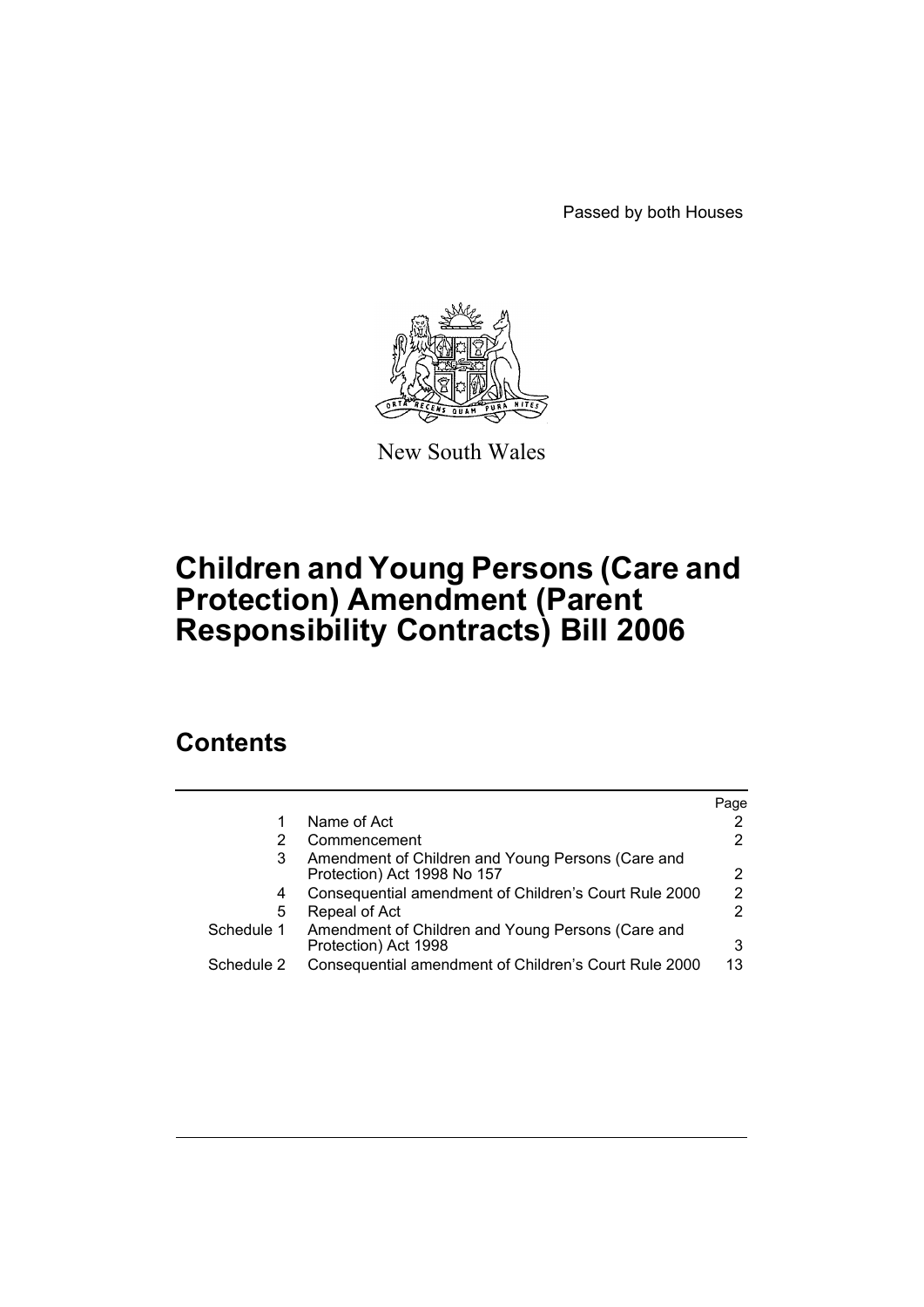*I certify that this PUBLIC BILL, which originated in the LEGISLATIVE ASSEMBLY, has finally passed the LEGISLATIVE COUNCIL and the LEGISLATIVE ASSEMBLY of NEW SOUTH WALES.*

> *Clerk of the Legislative Assembly. Legislative Assembly, Sydney, , 2006*



New South Wales

# **Children and Young Persons (Care and Protection) Amendment (Parent Responsibility Contracts) Bill 2006**

Act No . 2006

An Act to amend the *Children and Young Persons (Care and Protection) Act 1998* to make provision with respect to parent responsibility contracts; to amend consequentially the *Children's Court Rule 2000*; and for other purposes.

*I have examined this Bill, and find it to correspond in all respects with the Bill as finally passed by both Houses.*

*Chairman of Committees of the Legislative Assembly.*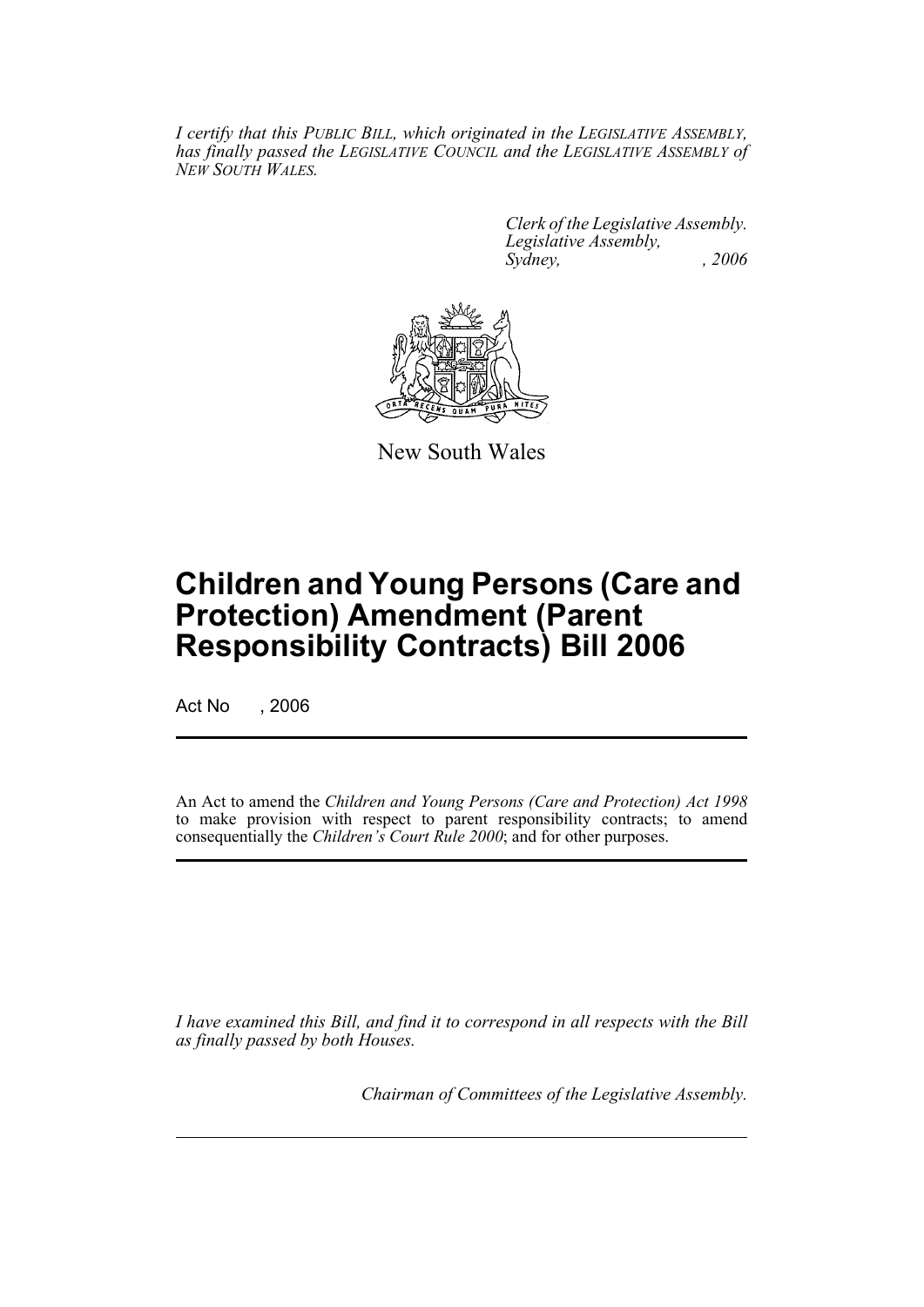#### **The Legislature of New South Wales enacts:**

#### **1 Name of Act**

This Act is the *Children and Young Persons (Care and Protection) Amendment (Parent Responsibility Contracts) Act 2006*.

#### **2 Commencement**

This Act commences on a day or days to be appointed by proclamation.

#### **3 Amendment of Children and Young Persons (Care and Protection) Act 1998 No 157**

The *Children and Young Persons (Care and Protection) Act 1998* is amended as set out in Schedule 1.

#### **4 Consequential amendment of Children's Court Rule 2000**

The *Children's Court Rule 2000* is amended as set out in Schedule 2.

## **5 Repeal of Act**

- (1) This Act is repealed on the day following the day on which all of the provisions of this Act have commenced.
- (2) The repeal of this Act does not, because of the operation of section 30 of the *Interpretation Act 1987*, affect any amendment made by this Act.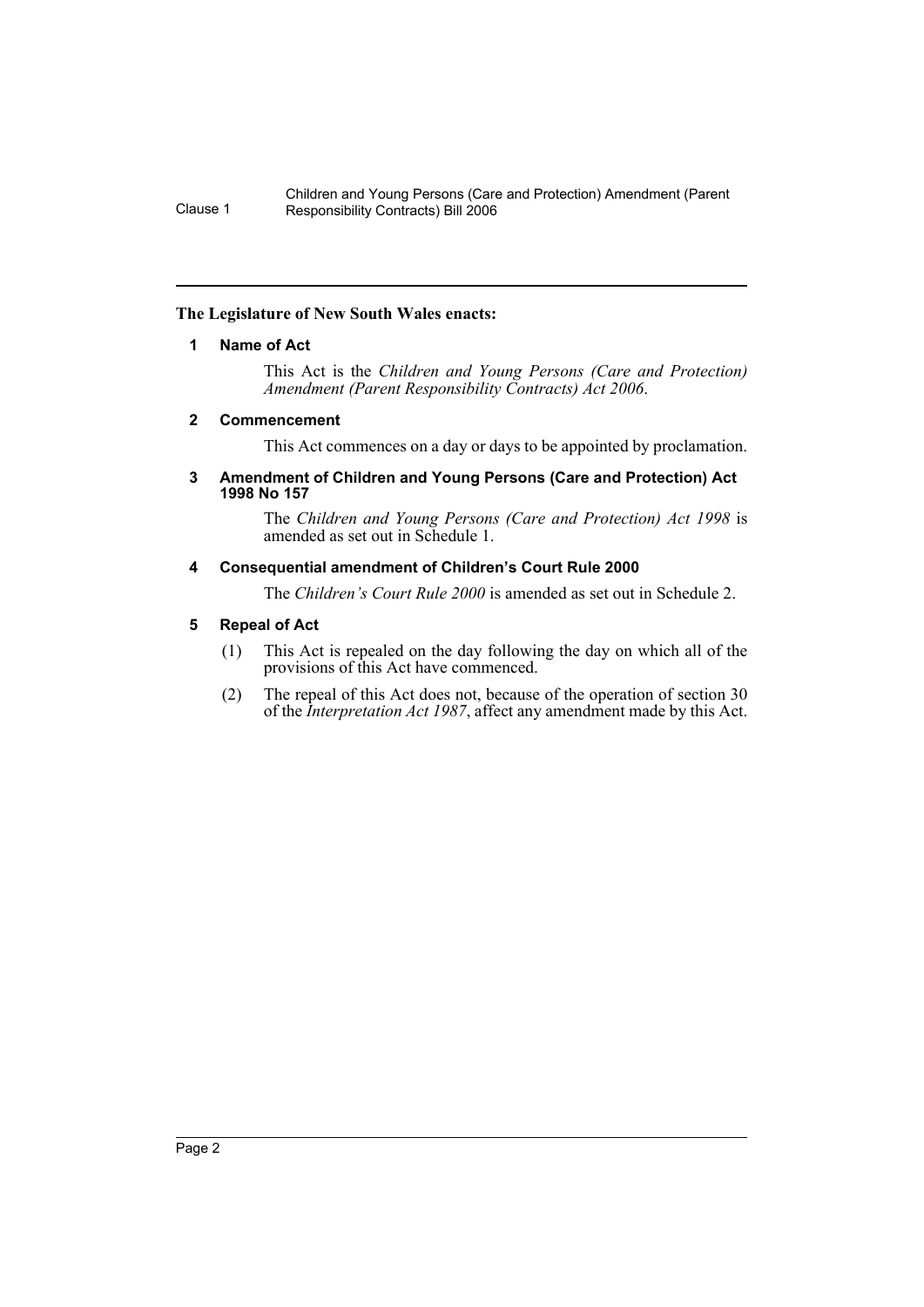Amendment of Children and Young Persons (Care and Protection) Act 1998 Schedule 1

# **Schedule 1 Amendment of Children and Young Persons (Care and Protection) Act 1998**

(Section 3)

#### **[1] Section 3 Definitions**

Insert in alphabetical order:

*contract breach notice*—see section 38E.

*parent responsibility contract*—see section 38A.

*primary care-giver*, in relation to a child or young person, means each person who is primarily responsible for the care and control, including the day-to-day care and control, of the child or young person (whether or not that person is the person with parental responsibility or care responsibility for the child or young person).

## **[2] Chapter 4, Part 1, heading**

Insert before section 34:

# **Part 1 Action taken by Director-General**

#### **[3] Section 34 Taking of action by Director-General**

Insert after section 34 (2) (b):

- (b1) development, in consultation with one or more primary care-givers for a child or young person, of a parent responsibility contract instead of taking a matter concerning the child's or young person's need for care and protection before the Children's Court (except in the event of a breach of the contract),
- **[4] Chapter 4, Part 2, heading**

Insert before section 37:

# **Part 2 Use of alternative dispute resolution**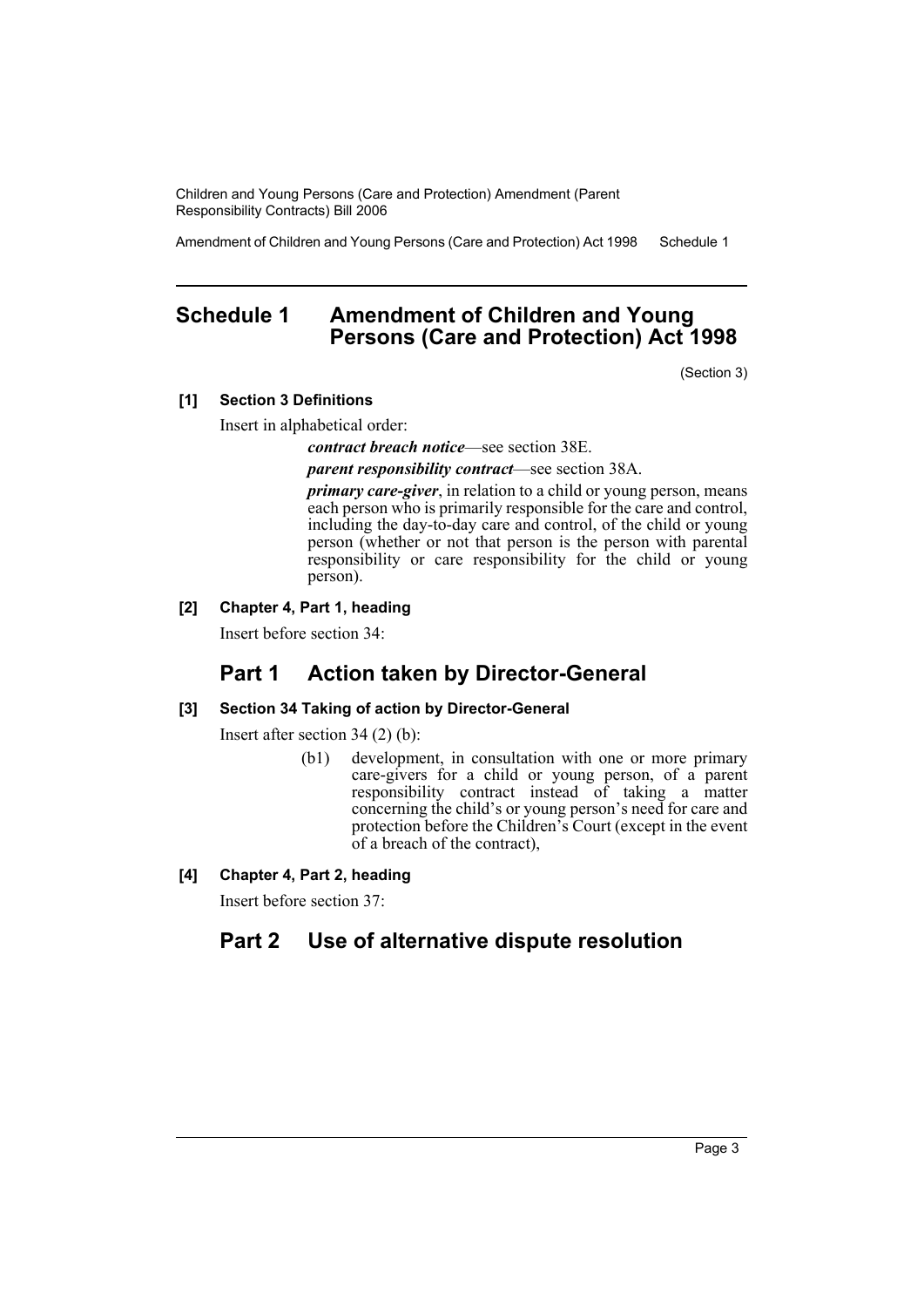Schedule 1 Amendment of Children and Young Persons (Care and Protection) Act 1998

#### **[5] Chapter 4, Part 3 and Division 1, headings**

Insert before section 38:

## **Part 3 Care plans and parent responsibility contracts**

#### **Division 1 Care plans**

#### **[6] Section 38 Development and enforcement of care plans**

Omit "registered in" from section 38 (1). Insert instead "registered with".

#### **[7] Section 38 (1), note**

Insert at the end of the subsection:

**Note.** Section 38F provides that a care plan or parent responsibility contract is taken to be registered with the Children's Court when it is filed with the registry of the Court without the need for any order or other further action by the Court.

#### **[8] Section 38 (3)**

Omit the subsection and the note at the end of the section. Insert instead:

- (3) The Children's Court may make such other orders by consent for the purpose of giving effect to a care plan (being orders of the same kind as it could make in a care application that is duly made under Part 2 of Chapter 5) without the need for a care application under that Part and without the need to be satisfied of the existence of any of the grounds under section 71 if the Court is satisfied that:
	- (a) the proposed order will not contravene the principles of this Act, and
	- (b) the parties to the care plan understand its provisions and have freely entered into it, and
	- (c) in the case of a party other than the Director-General, the party has received independent advice concerning the provisions to which the proposed order will give effect.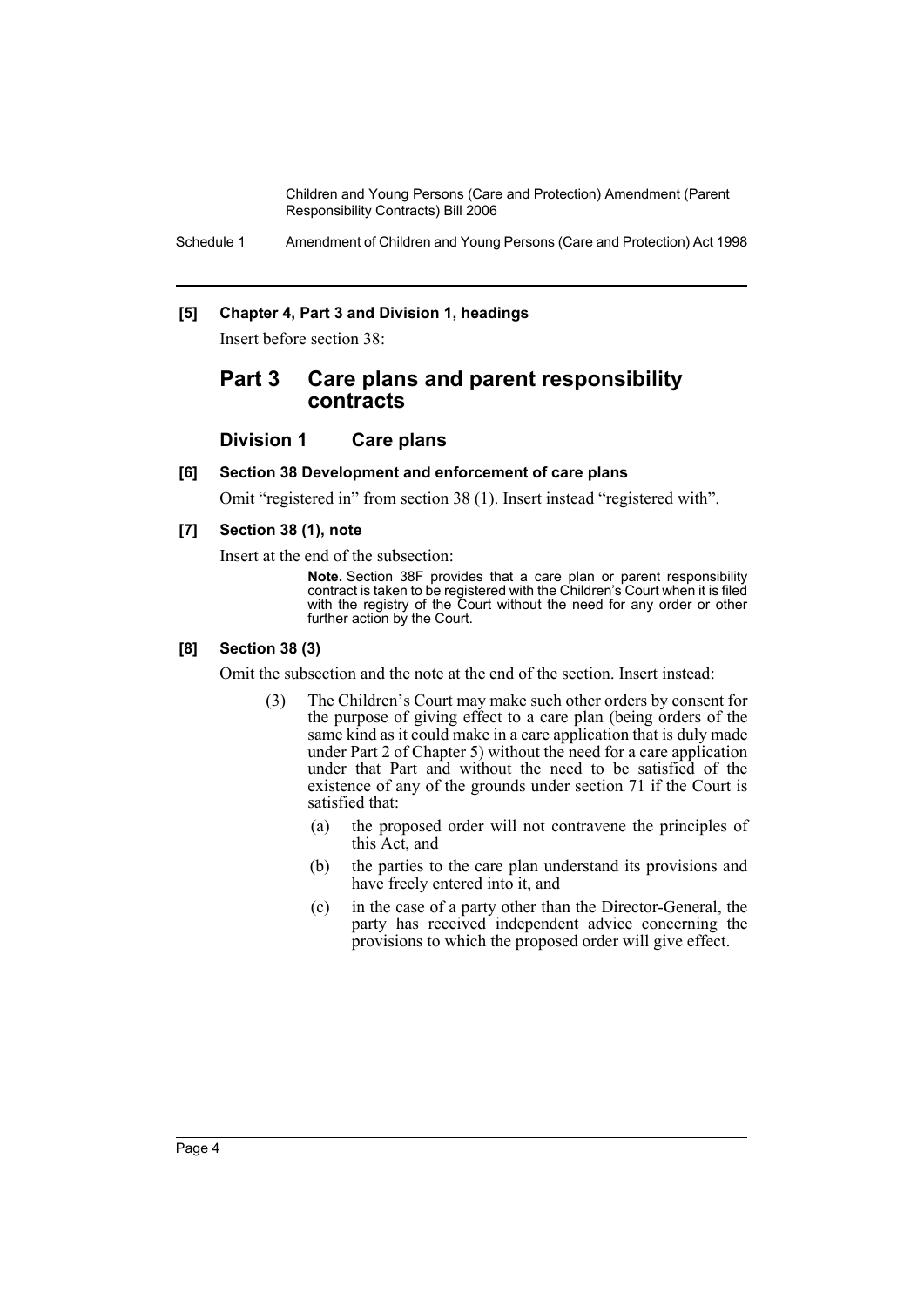Amendment of Children and Young Persons (Care and Protection) Act 1998 Schedule 1

#### **[9] Chapter 4, Part 3, Divisions 2 and 3**

Insert after section 38:

#### **Division 2 Parent responsibility contracts**

#### **38A Parent responsibility contracts**

- (1) A *parent responsibility contract* is an agreement between the Director-General and one or more primary care-givers for a child or young person that contains provisions aimed at improving the parenting skills of the primary care-givers and encouraging them to accept greater responsibility for the child or young person.
- (2) A parent responsibility contract must:
	- (a) be in writing, and
	- (b) be signed by the Director-General and each primary care-giver who is to be a party to the contract, and
	- (c) be in the form (if any) prescribed by the regulations, and
	- (d) be registered with the Children's Court, and
	- (e) specify the period (not exceeding 6 months) during which the contract will be in force, commencing on the date on which the agreement is registered with the Children's Court, and
	- (f) specify the circumstances in which a breach of a term of the contract by a primary care-giver will authorise the Director-General to file a contract breach notice with the Children's Court.
- (3) No more than one parent responsibility contract may be entered into within any period of 12 months between the Director-General and any of the same primary care-givers for a child or young person.
- (4) Before entering into a parent responsibility contract, the Director-General must give the other proposed parties to the contract a reasonable opportunity to obtain independent advice concerning the provisions of the contract.
- (5) Without limiting subsection (1), a parent responsibility contract may make provision for or with respect to any or all of the following:
	- (a) attendance of a primary care-giver for treatment for alcohol, drug or other substance abuse during the term of the contract,
	- (b) attendance of a primary care-giver for counselling,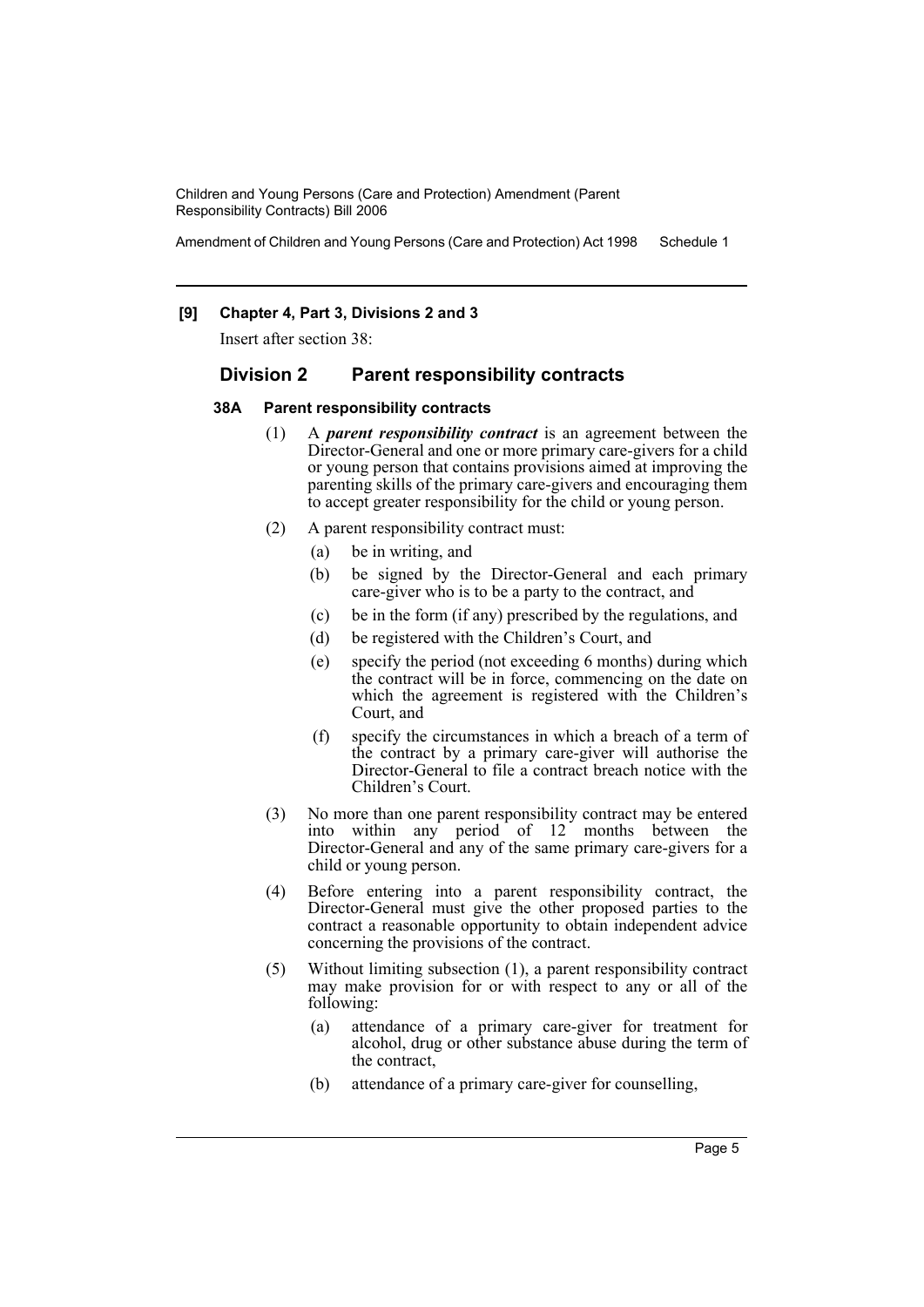Schedule 1 Amendment of Children and Young Persons (Care and Protection) Act 1998

- (c) requirements relating to alcohol or drug testing that a primary care-giver must undergo during the term of the contract,
- (d) permitting information about the contract (including compliance with the contract) to be shared between persons and agencies involved in the implementation of the provisions of the contract,
- (e) participation in courses aimed at improving the parenting skills of the primary care-givers (including, for example, courses relating to behavioural management and financial management),
- (f) monitoring of compliance with the terms of the contract.
- (6) However, a parent responsibility contract may not make provision for or with respect to any of the following:
	- (a) the allocation of parental responsibility for a child or young person,
	- (b) the placement of a child or young person in out-of-home care.

**Note.** Care plans may make provision for the allocation of parental responsibility.

- (7) Any term of a parent responsibility contract that makes provision for or with respect to a matter referred to in subsection  $(6)$  has no effect.
- (8) A parent responsibility contract takes effect only if (and when) it is registered with the Children's Court.

**Note.** Section 38F provides that a care plan or parent responsibility contract is taken to be registered with the Children's Court when it is filed with the registry of the Court without the need for any order or other further action by the Court.

- (9) The Director-General is to cause a copy of the parent responsibility contract to be given to each other party to the contract as soon as is reasonably practicable after it is registered with the Children's Court.
- (10) A parent responsibility contract remains in force for the period specified in the contract, unless sooner terminated.

#### **38B Amendment of parent responsibility contracts**

(1) The Director-General may, with the agreement of the other parties to a parent responsibility contract, vary any of the terms of the contract (but not so as to increase the period during which the contract is to be in force).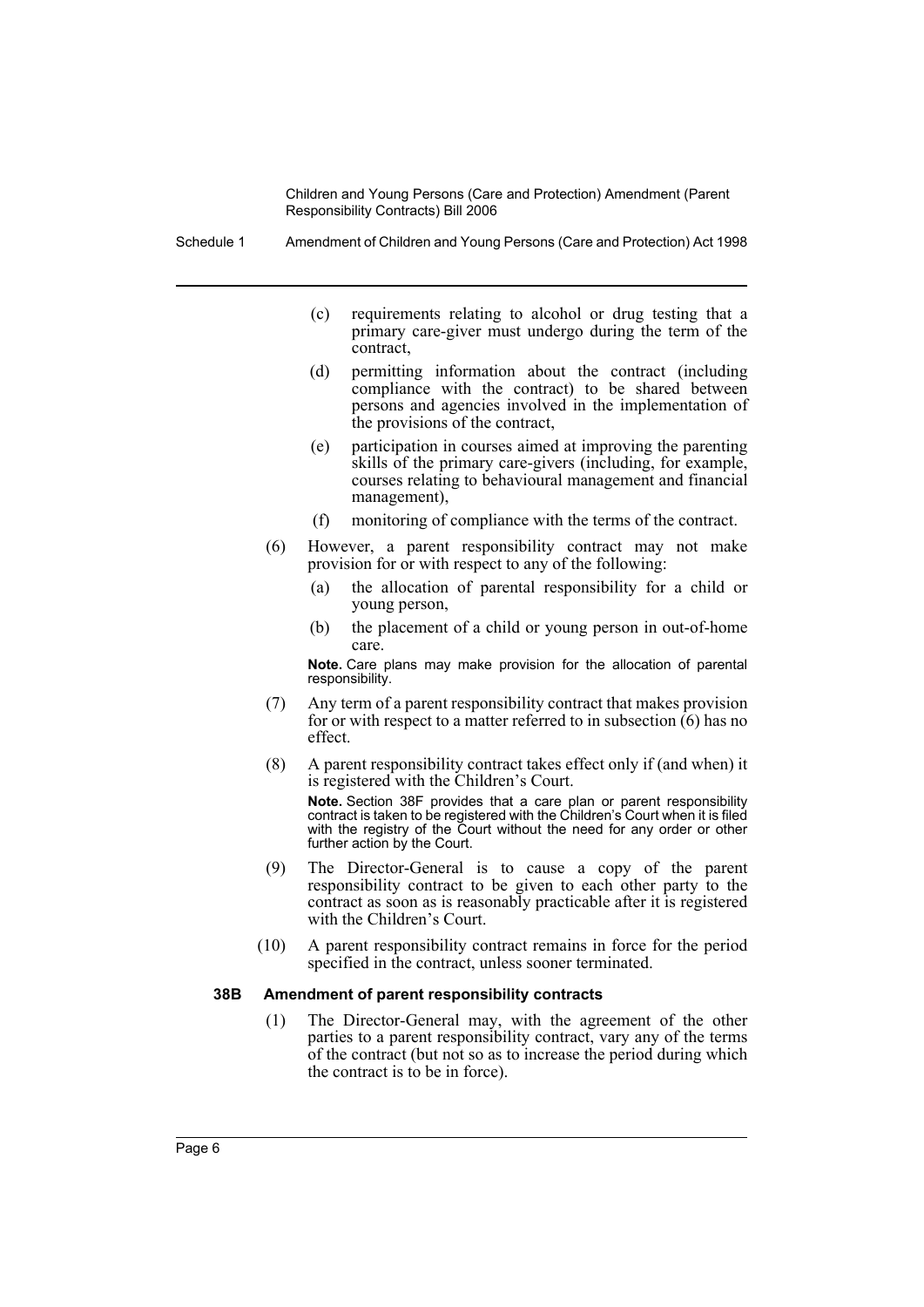Amendment of Children and Young Persons (Care and Protection) Act 1998 Schedule 1

- (2) A varied parent responsibility contract has effect only if (and when) a copy of the contract that includes the variations made to it is registered with the Children's Court.
- (3) A registered varied parent responsibility contract has effect as such only from the date it is registered until the end of the period originally specified in the contract for its duration.

#### **38C Termination of parent responsibility contracts**

- (1) The Director-General may terminate a parent responsibility contract before the expiry of the period specified in the contract for its duration (the *contract period*) by:
	- (a) filing a contract breach notice with the Children's Court, or
	- (b) causing a notice terminating the contract (a *termination notice*) to be served on each other party to the contract.
- (2) The Director-General may cause a termination notice to be served on each other party to the contract for any reason and at any time during the contract period.
- (3) If a parent responsibility contract is terminated by service of a termination notice, the Director-General is to cause the registry of the Children's Court to be notified of the termination of the contract as soon as is reasonably practicable after its termination.

#### **38D Effect of parent responsibility contract**

- (1) A parent responsibility contract may be used as evidence of an attempt to resolve a matter concerning a child's or young person's need for care and protection without bringing a care application in accordance with Part 2 of Chapter 5.
- (2) A refusal by a primary care-giver for a child or young person to enter into a parent responsibility contract may also be used as evidence of an attempt to resolve a matter concerning the child's or young person's need for care and protection without bringing a care application in accordance with Part 2 of Chapter 5.
- (3) Except to the extent that this Division or any other provision of this Act provides otherwise:
	- (a) a parent responsibility contract does not create a legally enforceable agreement, and
	- (b) any failure to comply with the terms of such a contract (or any thing done or omitted to be done in connection with the negotiation of, or entry into, the contract) does not give rise to civil liability of any kind.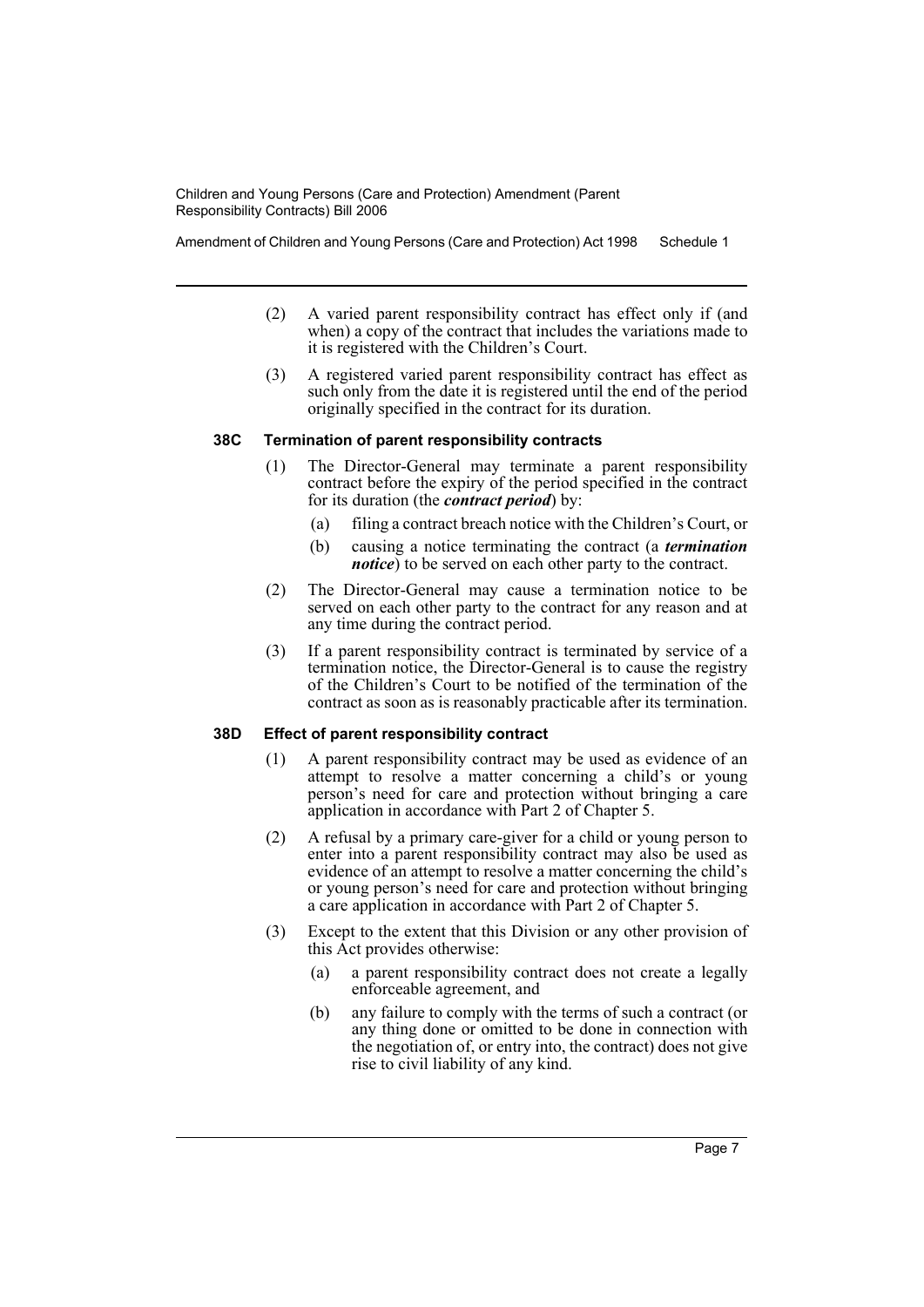Schedule 1 Amendment of Children and Young Persons (Care and Protection) Act 1998

#### **38E Contract breach notices**

- (1) The Director-General may file a *contract breach notice* with the Children's Court in relation to a parent responsibility contract if:
	- (a) a primary care-giver for a child or young person who is a party to the contract has breached a term of the contract, and
	- (b) the contract authorises the Director-General to file a contract breach notice with the Children's Court for breaches of the kind committed by the primary care-giver.
- (2) A contract breach notice must state the following matters:
	- (a) the name of the primary care-giver for a child or young person who is alleged to have breached the parent responsibility contract,
	- (b) each provision of the parent responsibility contract that the primary care-giver is alleged to have breached,
	- (c) the manner in which the primary care-giver is alleged to have breached the provision,
	- (d) the care orders that the Director-General will seek from the Children's Court in respect of the child or young person concerned,
	- (e) such other matters as may be prescribed by the regulations.
- (3) The Director-General is to cause a copy of a contract breach notice filed with the Children's Court (along with a copy of the parent responsibility contract) to be served on each of the following persons as soon as is reasonably practicable after filing the notice:
	- (a) each primary care-giver who is a party to the parent responsibility contract,
	- (b) the child or young person for whom the party breaching the contract is a primary care-giver.
- (4) In any care application that is made by the Director-General duly filing a contract breach notice with the Children's Court it is to be presumed (unless the presumption is rebutted by a party to the proceedings other than the Director-General) that the child or young person in respect of whom the application is made is in need of care and protection.

**Note.** The filing of a contract breach notice with the Children's Court operates as a care application by the Director-General. See section 61A (1).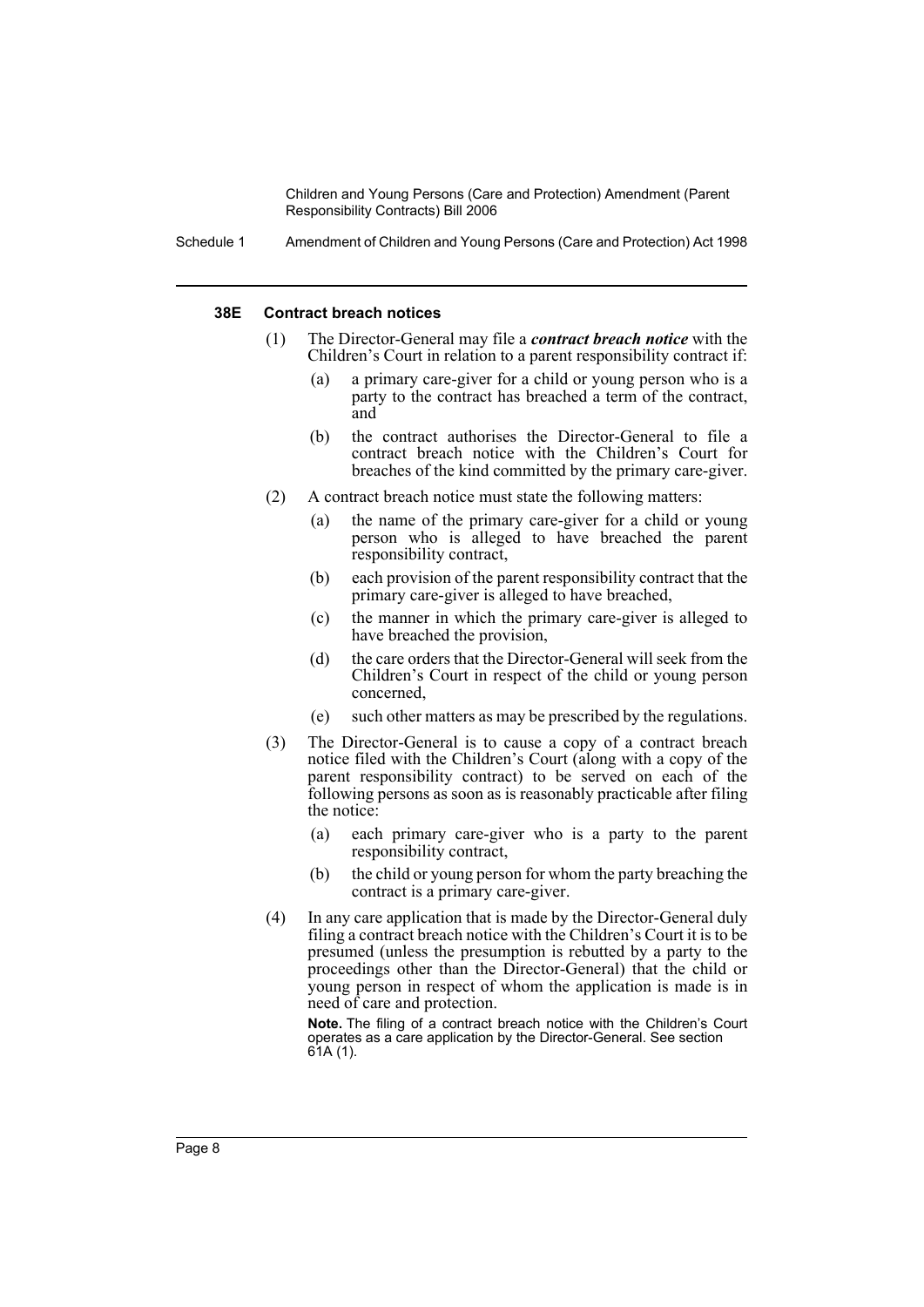Amendment of Children and Young Persons (Care and Protection) Act 1998 Schedule 1

(5) A reference in this Act to the Director-General duly filing a contract breach notice is a reference to the Director-General filing the notice in accordance with the provisions of this section.

#### **Division 3 Registration of care plans and parent responsibility contracts**

#### **38F When registration occurs**

A care plan or parent responsibility contract is taken to be registered with the Children's Court when it is filed with the registry of the Court without the need for any order or other further action by the Court.

#### **38G Registration does not make care plans and parent responsibility contracts court documents**

- (1) The registration of a care plan or a parent responsibility contract with the Children's Court does not make the plan or contract a document of the Court.
- (2) Accordingly, a party to a registered care plan or registered parent responsibility contract does not require the leave or other consent of the Children's Court to provide a copy of the plan or contract to any other person or to use the plan or contract in any proceedings in another court or tribunal.

## **[10] Chapter 4, Part 4, heading**

Insert before section 39:

# **Part 4 Miscellaneous**

#### **[11] Section 61A**

Insert after section 61:

#### **61A Applications for care orders by filing contract breach notices**

(1) If the Director-General duly files a contract breach notice with the Children's Court, the filing of the notice is an application for the care orders specified in the notice.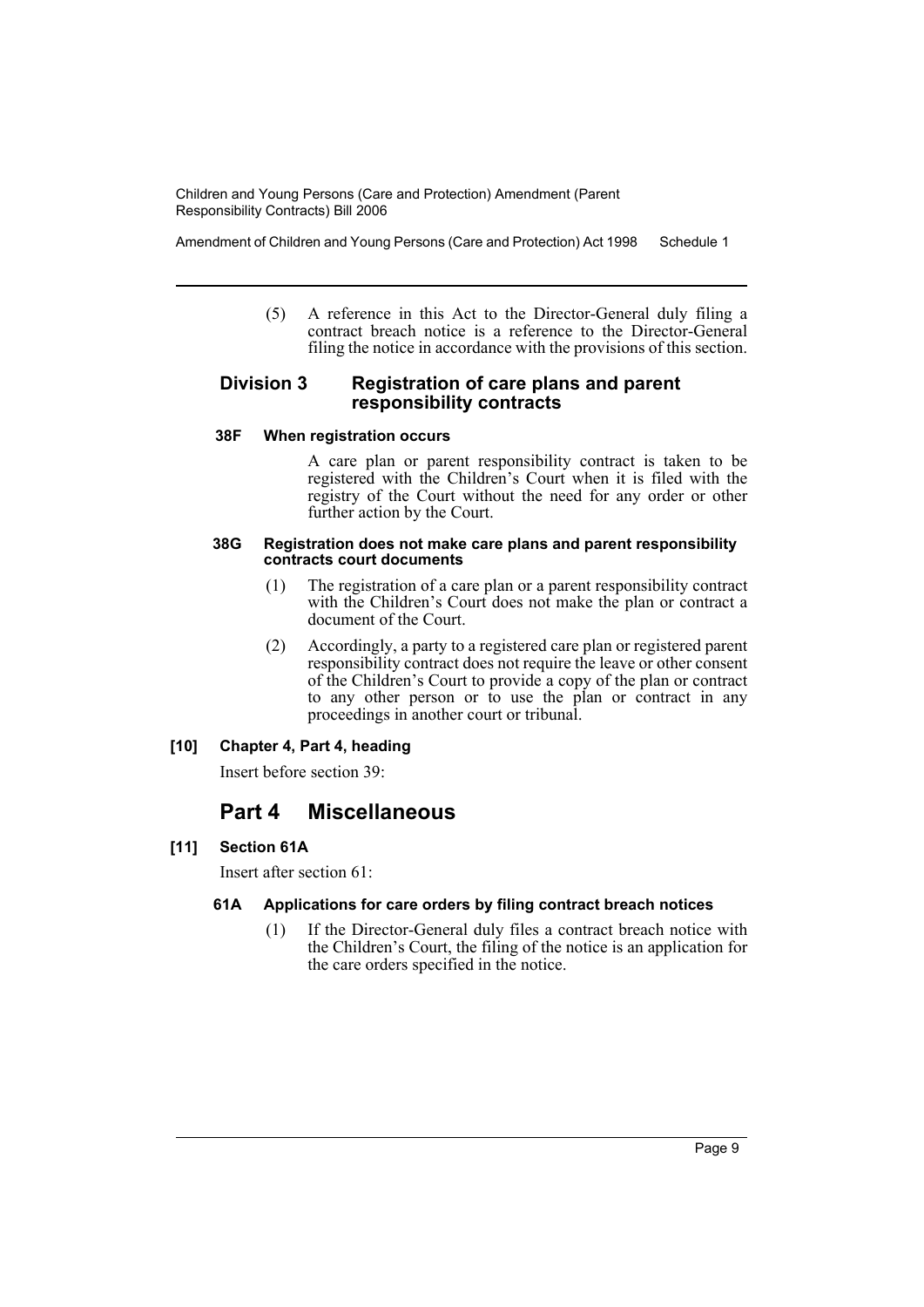- Schedule 1 Amendment of Children and Young Persons (Care and Protection) Act 1998
	- (2) If a care application is made by filing a contract breach notice, references to a parent in the provisions of this Part relating to the making and determination of a care application in respect of a child or young person are to be read as including a reference to a primary care-giver for the child or young person who is a party to the parent responsibility contract concerned even if he or she is not a parent of the child or young person.
	- (3) Accordingly, the Children's Court may make the same kinds of orders in respect of such a primary care-giver for a child or young person as the Court may make in respect of a parent of the child or young person.
	- (4) Sections 63 (Evidence of prior alternative action) and 64 (Notification of care applications) do not apply to a care application that is made by filing a contract breach notice. **Note.** Section 38E (3) requires the Director-General to notify the other parties to a parent responsibility contract and the children and young persons for whom they are primary care-givers that a contract breach notice has been filed with the Children's Court.

#### **[12] Section 71 Grounds for care orders**

Insert after section 71 (1) (h):

(i) in the case where the application for the order is made by filing a contract breach notice—any presumption arising from the operation of section  $38E(\hat{4})$  that the child or young person is in need of care and protection has not been rebutted.

#### **[13] Section 71 (3) (as inserted by Schedule 1 [23] to the Children and Young**  Persons (Care and Protection) Amendment Act 2006)

Omit the subsection.

#### **[14] Section 73 Order accepting undertakings**

Omit "(given by a parent of the child or young person)" from section 73 (1) (a). Insert instead "(given by a responsible person for the child or young person)".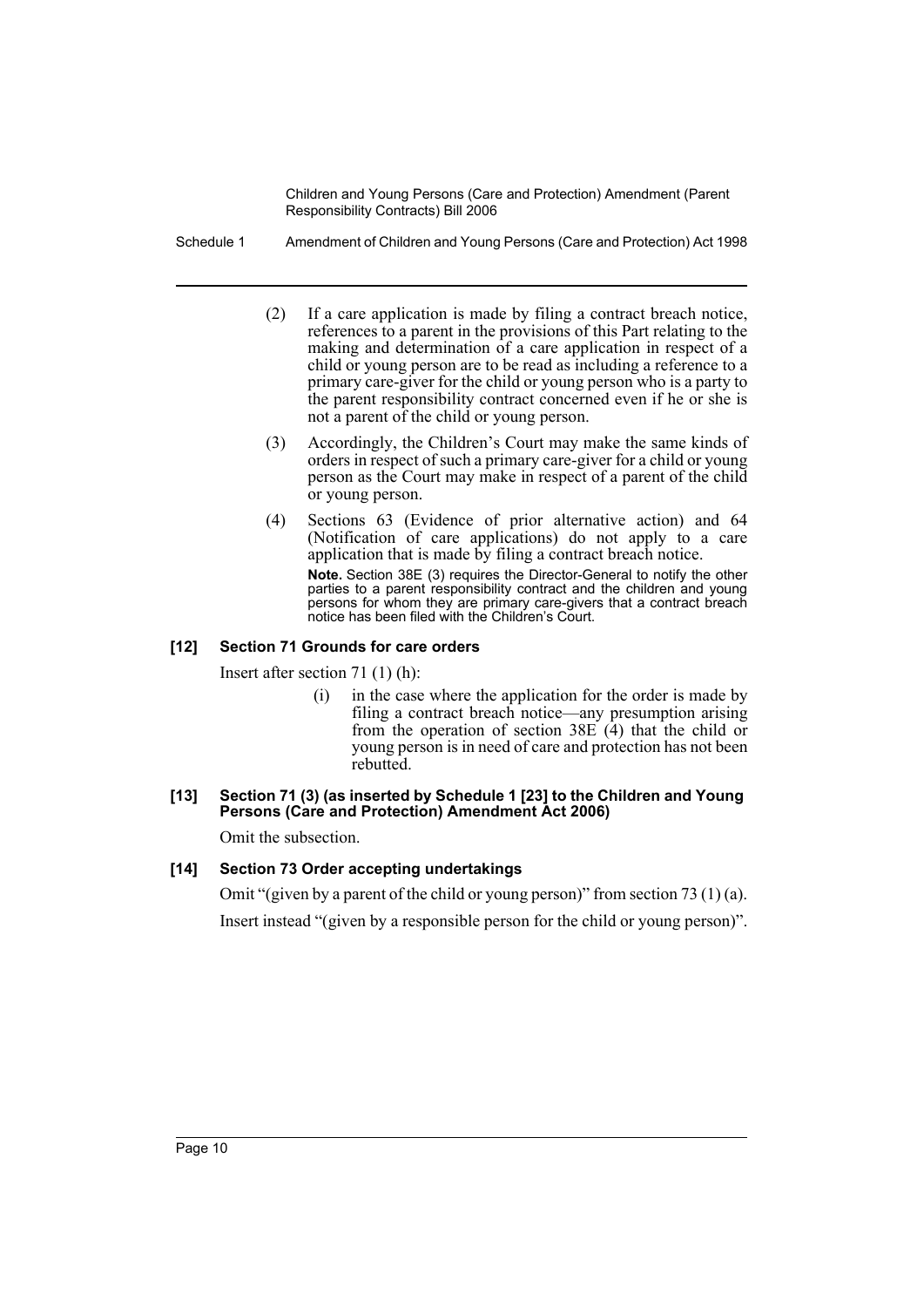Amendment of Children and Young Persons (Care and Protection) Act 1998 Schedule 1

#### **[15] Section 73 (7)**

Insert after section 73 (6):

(7) In this section:

*responsible person* for a child or young person means any of the following persons (other than the Director-General or the Minister):

- (a) a person having parental responsibility or care responsibility for the child or young person,
- (b) a person who is the birth mother or birth father of the child or young person (whether or not the person has parental responsibility or care responsibility for the child or young person),
- (c) a person who is a primary care-giver for the child or young person (whether or not the person has parental responsibility or care responsibility for the child or young person).

#### **[16] Section 75 Order to attend therapeutic or treatment program**

Insert before section 75 (2):

- (1B) The Children's Court may, subject to this section, make an order requiring a parent of a child or young person:
	- (a) to attend a therapeutic program relating to sexually abusive behaviours, or
	- (b) to attend any other kind of therapeutic or treatment program,

in accordance with such terms as are specified in the order.

#### **[17] Section 75 (2) and (2A)**

Omit section 75 (2). Insert instead:

- (2) An order cannot be made under this section if:
	- (a) in the case of an order under subsection (1)—the child is or has been convicted in criminal proceedings arising from the same sexually abusive behaviours, or
	- (b) in the case of an order under subsection (1B) (a)—the parent is or has been convicted in criminal proceedings arising from the same sexually abusive behaviours.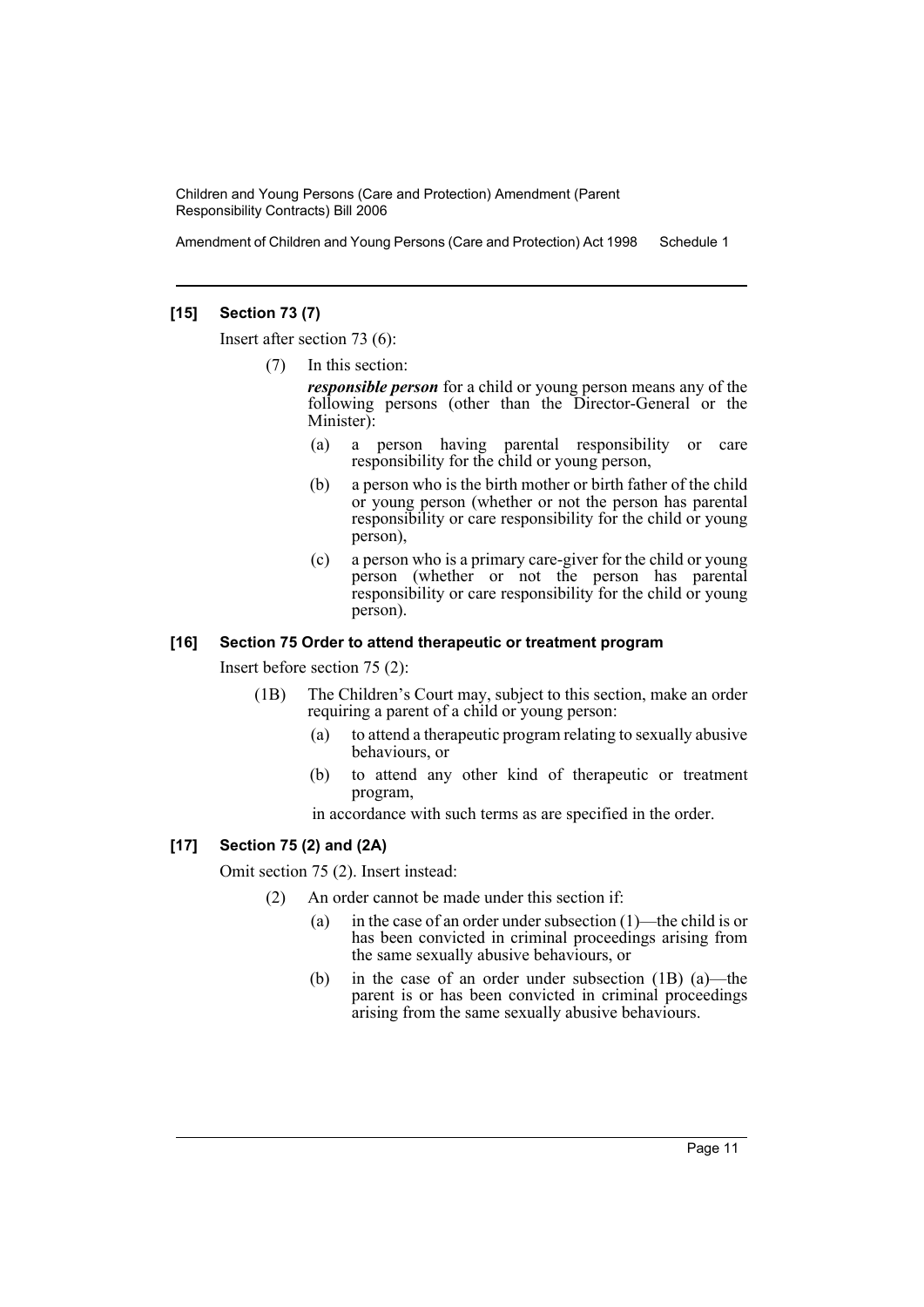Schedule 1 Amendment of Children and Young Persons (Care and Protection) Act 1998

(2A) A reference in this section to a therapeutic or treatment program includes a reference to a therapeutic or treatment program that requires a participant to reside at a particular location during the whole or part of the time when the program is being conducted.

#### **[18] Section 75 (3)**

Omit "proposed for the child".

Insert instead "or treatment program proposed for the child or parent (as the case may be)".

#### **[19] Schedule 3 Savings, transitional and other provisions**

Insert at the end of clause 1 (1):

*Children and Young Persons (Care and Protection) Amendment (Parent Responsibility Contracts) Act 2006*

## **[20] Schedule 3, Part 4**

Insert at the end of the Schedule:

## **Part 4 Provisions consequent on enactment of Children and Young Persons (Care and Protection) Amendment (Parent Responsibility Contracts) Act 2006**

#### **14 Definition**

In this Part:

*amending Act* means the *Children and Young Persons (Care and Protection) Amendment (Parent Responsibility Contracts) Act 2006*.

#### **15 Effect of re-enactment of section 38 (3)**

Section 38 (3) (as substituted by Schedule 1 [8] to the amending Act) extends to proceedings before the Children's Court that were pending (but not finally determined) immediately before the commencement of Schedule 1 [8] to that Act.

#### **16 Registration of care plans**

A care plan that was duly registered immediately before the commencement of section 38F (as inserted by the amending Act) is taken to have been duly registered for the purposes of that section.